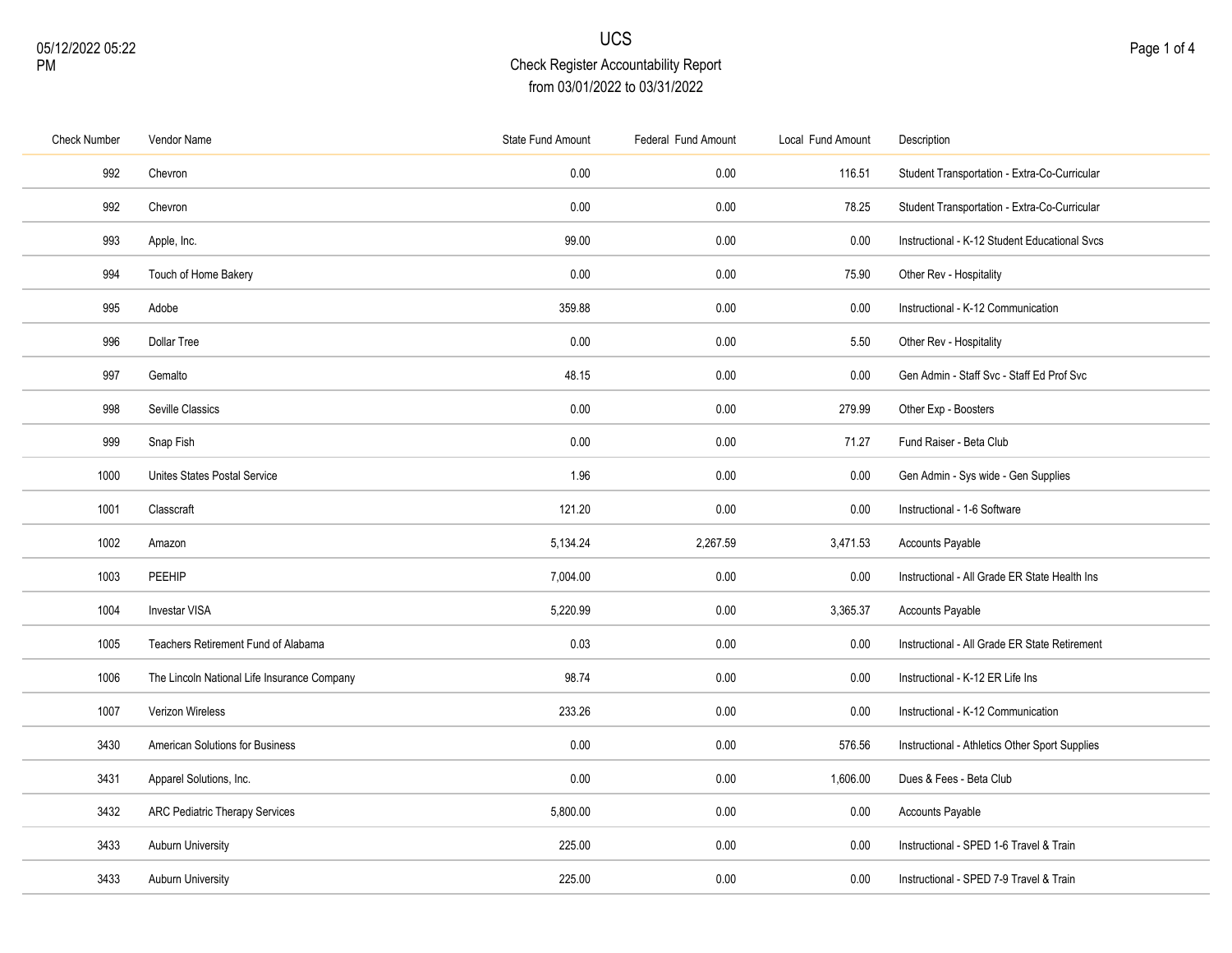| <b>Check Number</b> | Vendor Name                              | <b>State Fund Amount</b> | Federal Fund Amount | Local Fund Amount | Description                                      |
|---------------------|------------------------------------------|--------------------------|---------------------|-------------------|--------------------------------------------------|
| 3434                | Dustin Vice                              | 0.00                     | 0.00                | 2,000.00          | InstructI - Athletics Other Purch Svc Basketball |
| 3435                | Fannasy Garrett-Hammett                  | 0.00                     | 0.00                | 2,000.00          | InstructI - Athletics Other Purch Svc Basketball |
| 3436                | Lakeshore                                | 0.00                     | 0.00                | 436.57            | Other Exp - PreK Class1                          |
| 3437                | Landmarks Foundation of Montgomery, Inc. | 0.00                     | 0.00                | 360.00            | Instructional - 1st - 6th Field Trips            |
| 3438                | National BETA Club                       | 0.00                     | 0.00                | 342.00            | Dues & Fees - Beta Club                          |
| 3439                | <b>Preferred Meals</b>                   | 0.00                     | 9,336.28            | 0.00              | Aux Svc - Food Services CNP                      |
| 3440                | School Superintendents of Alabama        | 487.00                   | 0.00                | 0.00              | Gen Admin - Exec Svc - Adm Travel & Training     |
| 3441                | The Little Acorn, LLC                    | 0.00                     | 0.00                | 39.00             | Other Rev - Hospitality                          |
| 3442                | The University of West Alabama           | 6,509.90                 | 0.00                | 7,960.10          | Accounts Payable                                 |
| 3443                | US Bank Equipment Finance                | 405.09                   | 0.00                | 0.00              | Gen Admin - Sys wide - Copier/Print Lease        |
| 3444                | <b>Wizard Pins</b>                       | 0.00                     | 0.00                | 95.63             | Other Rev - Hospitality                          |
| 3445                | Xerox Business Solutions Southeast       | 2,419.67                 | 0.00                | 0.00              | Gen Admin - Sys wide - Printing                  |
| 3446                | Hughey, Betty Jean                       | 0.00                     | 0.00                | 528.84            | Dues & Fees - HOSA                               |
| 3447                | Hughey, Gregory                          | 0.00                     | 0.00                | 351.47            | Instr Support - ARI/Tech Coord Travel & Training |
| 3448                | Nelson, Jennifer                         | 116.00                   | 0.00                | 0.00              | Gen Admin - Sys wide - Gen Supplies              |
| 3450                | Transportation South, Inc.               | 0.00                     | 0.00                | 2,000.00          | Student Transportation - Extra-Co-Curricular     |
| 3451                | Hale County High School                  | 0.00                     | 0.00                | 150.00            | Instructional - Athletics Softball Supplies      |
| 3457                | Ginger Lusty                             | 0.00                     | 0.00                | 8,916.67          | Gen Admin - Fiscal Svc - Acctg Prof Svc          |
| 3459                | Allied 100 LLC                           | 276.00                   | 0.00                | 0.00              | Instr Support - Health Svs Supplies              |
| 3460                | <b>BSN Sports</b>                        | 0.00                     | 8,659.66            | 0.00              | Instructional - K-12 Supplies CSP                |
| 3460                | <b>BSN Sports</b>                        | 0.00                     | 0.00                | 419.76            | Instructional - Athletics Baseball Supplies      |
| 3460                | <b>BSN Sports</b>                        | 0.00                     | 0.00                | 2,940.00          | Instructional - Athletics VB Supplies            |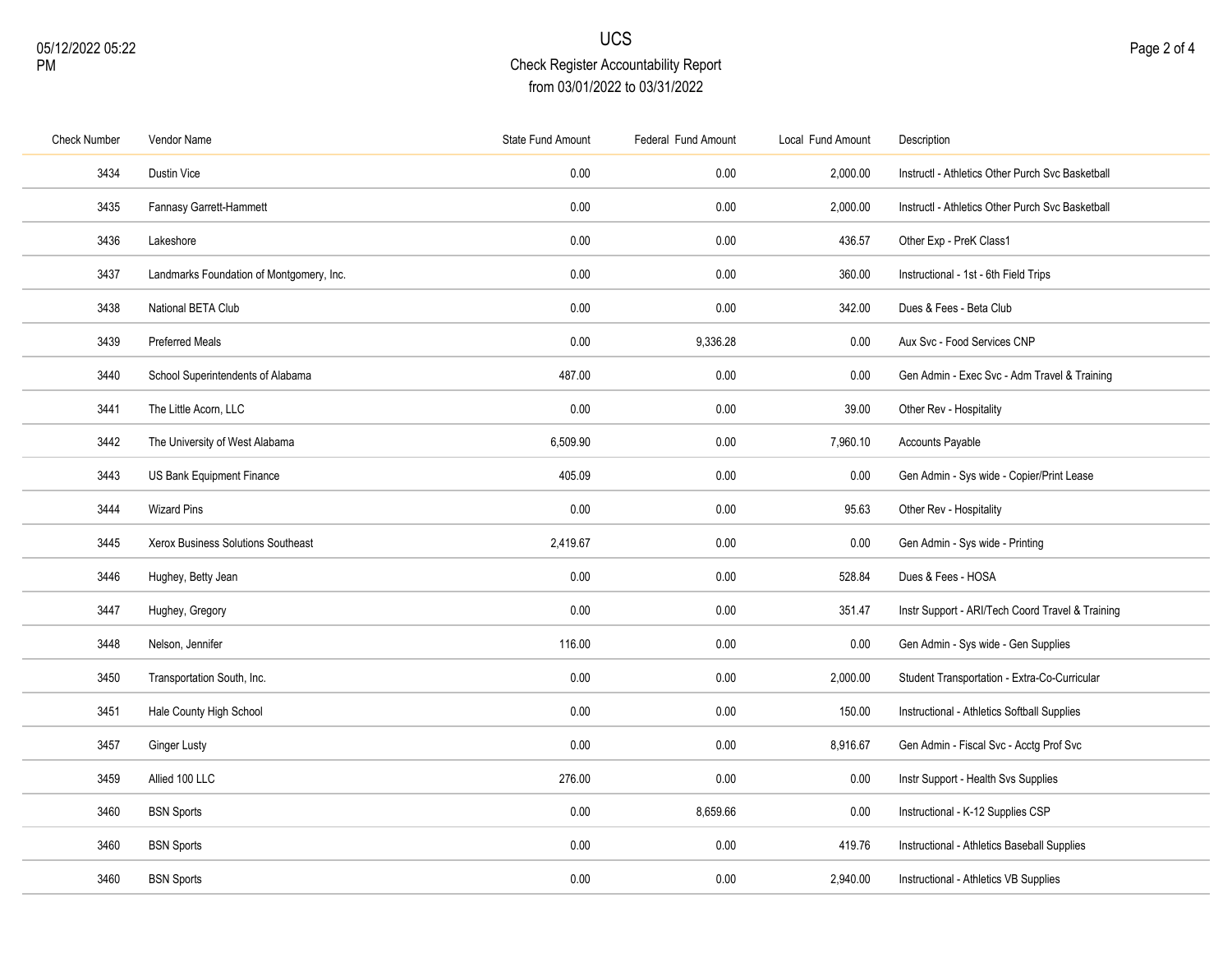| <b>Check Number</b> | Vendor Name                     | State Fund Amount | Federal Fund Amount | Local Fund Amount | Description                                      |
|---------------------|---------------------------------|-------------------|---------------------|-------------------|--------------------------------------------------|
| 3460                | <b>BSN Sports</b>               | 0.00              | 0.00                | 1,001.30          | Instructional - Athletics Baseball Supplies      |
| 3460                | <b>BSN Sports</b>               | 0.00              | 0.00                | 2,494.29          | Instructional - Basketball Supplies              |
| 3460                | <b>BSN Sports</b>               | 0.00              | 0.00                | 168.64            | Instructional - Basketball Supplies              |
| 3460                | <b>BSN Sports</b>               | 0.00              | 0.00                | 949.40            | Instructional - Athletics Baseball Supplies      |
| 3460                | <b>BSN Sports</b>               | 0.00              | 0.00                | 40.00             | Instructional - Athletics Baseball Supplies      |
| 3460                | <b>BSN Sports</b>               | 0.00              | 0.00                | 542.81            | Instructional - Athletics Baseball Supplies      |
| 3460                | <b>BSN Sports</b>               | 0.00              | 0.00                | 810.90            | Instructional - Athletics VB Supplies            |
| 3460                | <b>BSN Sports</b>               | 0.00              | 0.00                | 1,766.10          | Instructional - Athletics Baseball Supplies      |
| 3460                | <b>BSN Sports</b>               | 0.00              | 0.00                | 1,208.40          | Instructional - Athletics VB Supplies            |
| 3460                | <b>BSN Sports</b>               | 0.00              | $0.00\,$            | 1,208.40          | Instructional - Athletics VB Supplies            |
| 3461                | Farm & Builder's Supply         | 395.96            | 0.00                | 0.00              | O&M - Maintenance Supplies                       |
| 3461                | Farm & Builder's Supply         | (118.75)          | 0.00                | 0.00              | O&M - Maintenance Supplies                       |
| 3461                | Farm & Builder's Supply         | 1.04              | 0.00                | 0.00              | O&M - Maintenance Supplies                       |
| 3461                | Farm & Builder's Supply         | 31.41             | 0.00                | 0.00              | O&M - Maintenance Supplies                       |
| 3462                | First Presbyterian Church       | 0.00              | 0.00                | 1,072.83          | Bldg Svc - Rental-Land and Building              |
| 3463                | Imperial Supply Center          | 1,562.43          | 0.00                | 0.00              | Gen Admin - Sys wide - Printing                  |
| 3464                | K&M Truck Repair, LLC           | 0.00              | 0.00                | 100.00            | Student Transport - Vehicle Supplies/Maint/Parts |
| 3464                | K&M Truck Repair, LLC           | 0.00              | 0.00                | 200.99            | Student Transport - Vehicle Supplies/Maint/Parts |
| 3465                | Lakeshore                       | 445.05            | 0.00                | 0.00              | Other Exp - PreK Class2                          |
| 3466                | <b>Law Enforcement Services</b> | 0.00              | 0.00                | 150.00            | Gen Admin - Sys wide - Gen Supplies              |
| 3467                | Matt Johnson                    | 1,000.00          | 0.00                | 0.00              | Instrl Support - Curriculum Dev Prof Svcs        |
| 3468                | Novus Auto Glass                | 0.00              | $0.00\,$            | 150.00            | Student Transport - Vehicle Supplies/Maint/Parts |
|                     |                                 |                   |                     |                   |                                                  |